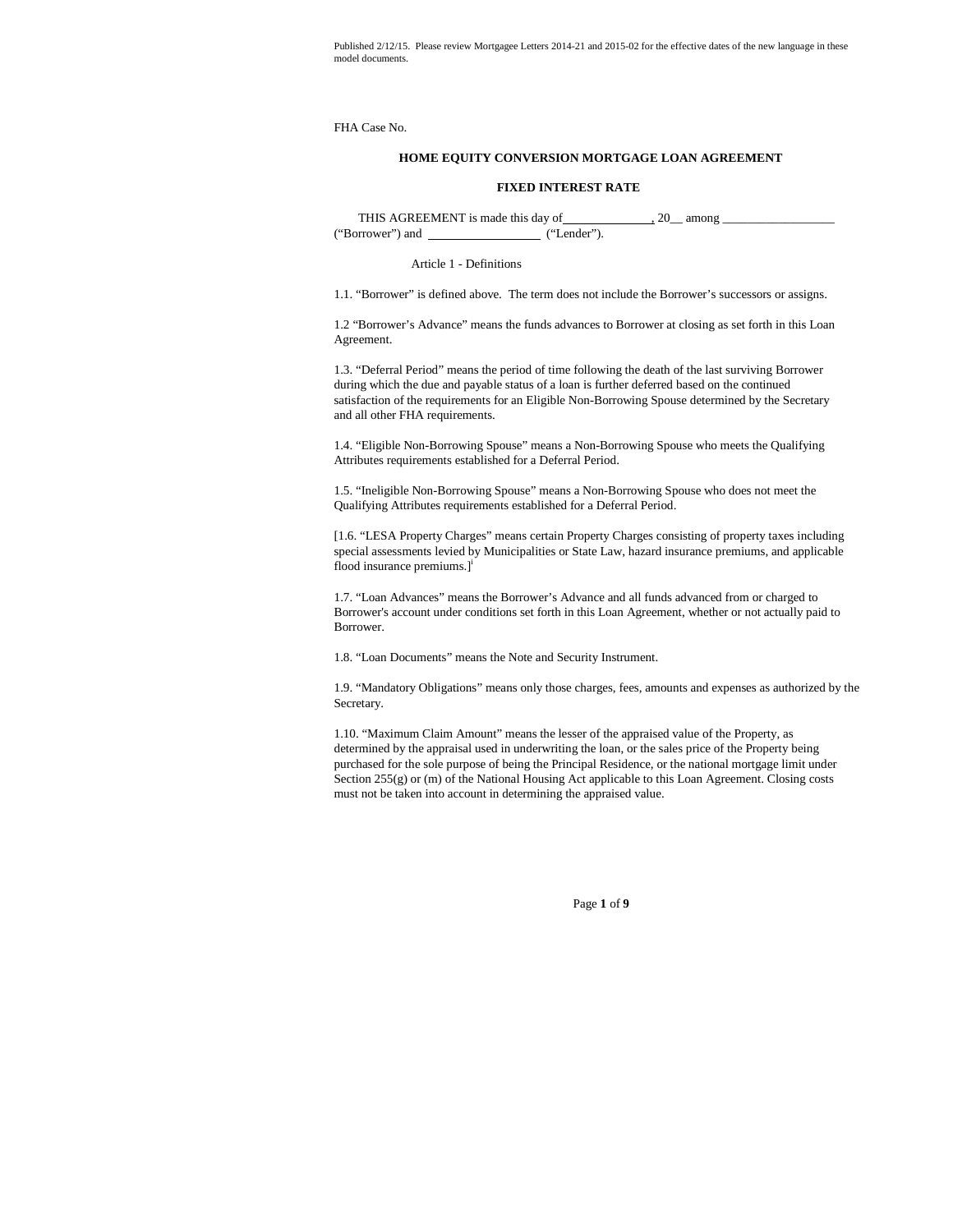1.11. "Non-Borrowing Spouse" means the spouse [Name], as determined by the law of the state in which the spouse [Name] and Borrower [Name] reside or the state of celebration, of the Borrower [Name] at the time of closing and who is not a Borrower.<sup>1</sup>

1.12. "Note" means the promissory note signed by Borrower together with this Loan Agreement and given to Lender to evidence Borrower's promise to repay, with interest, Loan Advances by Lender or Lender's assignees.

1.13. "Payment Plan" means the payment plan set forth in Exhibit 1, which is attached to and made a part of this Loan Agreement.

1.14. "Principal" or "Principal Balance" means the sum of all Loan Advances made as of a particular date, including interest and mortgage insurance premiums.

1.15. "Principal Limit" means the amount indicated on the attached Payment Plan when this Loan Agreement is executed, and increases each month for the life of the loan at a rate supplied by the Secretary that is listed on the Payment Plan. The Principal Limit is calculated by multiplying the Maximum Claim Amount by a factor supplied by the Secretary.

1.16. "Principal Residence" means the dwelling where a Borrower and, if applicable, a Non-Borrowing Spouse maintains his or her permanent place of abode, and typically spends the majority of the calendar year. A person may have only one Principal Residence at any one time. The Property shall be considered to be the Principal Residence of any Borrower who is temporarily in a health care institution provided the Borrower's residency in a health care institution does not exceed twelve (12) consecutive months. The Property shall be considered to be the Principal Residence of any Non-Borrowing Spouse, who is temporarily in a health care institution, as long as the Property is the Principal Residence of his or her Borrower spouse, who physically resides in the Property. During a Deferral Period, the Property shall continue to be considered to be the Principal Residence of any Eligible Non-Borrowing Spouse, who is temporarily in a health care institution, provided the Eligible Non-Borrowing Spouse physically occupied the Property immediately prior to entering the health care institution and the Eligible Non-Borrowing Spouse's residency in a health care institution does not exceed twelve (12) consecutive months.

1.17. "Property" means Borrower's property identified in the Security Instrument.

1.18. "Property Charges" means property taxes, hazard insurance premiums, flood insurance premiums, ground rents, condominium fees, planned unit development fees, homeowner's association fees, and any other special assessments that may be required by local or state law.

1.19. "Qualifying Attributes" means those requirements established by the Secretary that the Non-Borrowing Spouse must satisfy in order to be eligible for the Deferral Period.

1.20. "Secretary" means the Secretary of the Department of Housing and Urban Development, his or her authorized representatives.

<sup>&</sup>lt;sup>1</sup> If there is more than one Borrower and both and or all Borrowers have a spouse, add as needed, [the spouse [Name], as determined by the law of the state in which the spouse [Name] and Borrower [Name] reside or the state of celebration, of the Borrower [Name] at the time of closing and who is not a Borrower.]

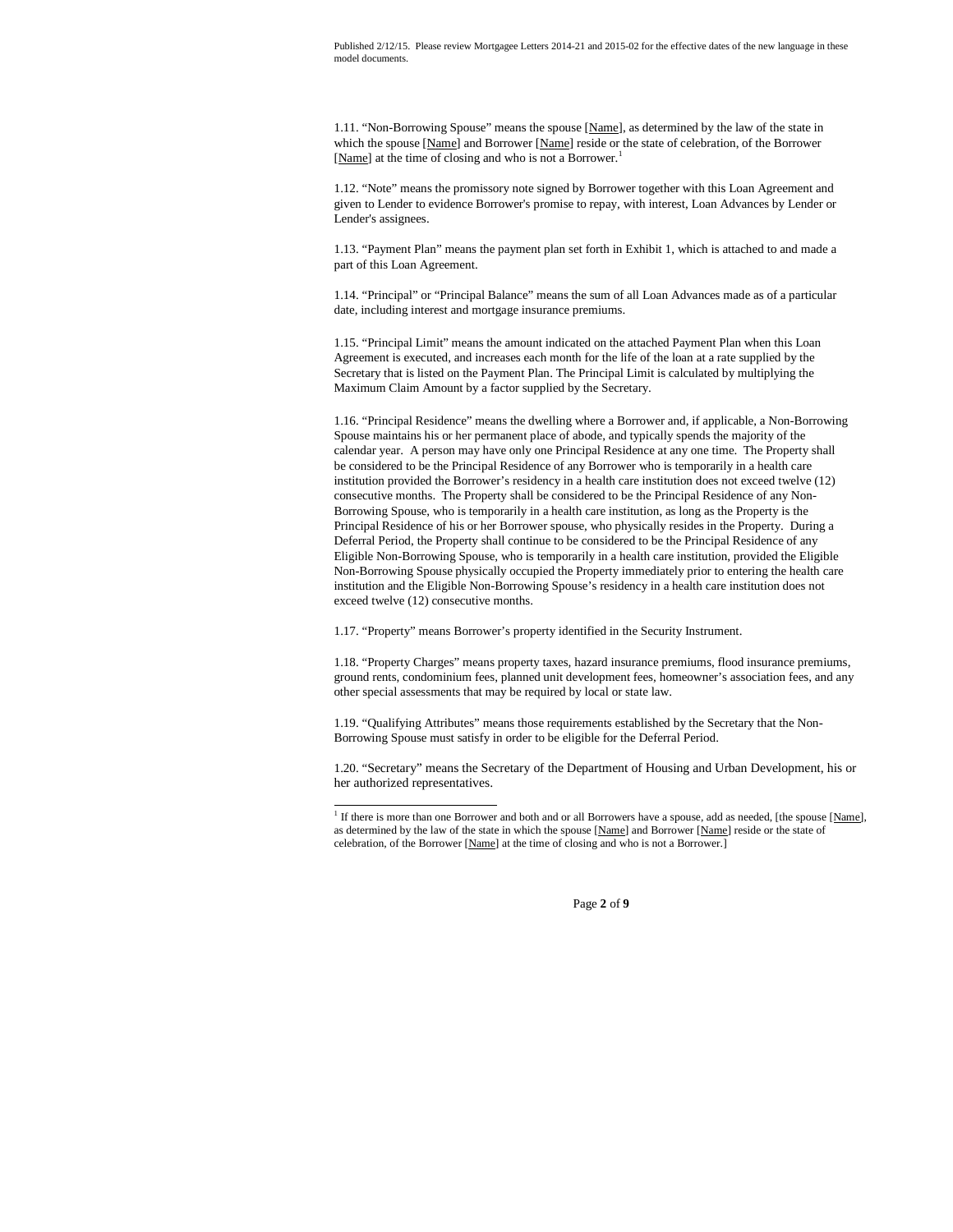1.21. "Security Instrument" means the mortgage, deed of trust, security deed or other security instrument which is signed by Borrower together with this Loan Agreement and which secures the Note.

### Article 2 - Loan Advances

2.1. General. Lender agrees to make Loan Advances under the conditions set forth in this Loan Agreement in consideration of the Loan Documents given by Borrower on the same date as this Loan Agreement.

2.2. Borrower's Advance.

2.2.1. Borrower's Advance will be limited to the greater of sixty percent (60%) of the Principal Limit or the sum of Mandatory Obligations plus an additional ten percent (10%) of the Principal Limit, so long as such amount does not exceed the maximum Principal Limit.

2.2.2.Borrower's Advance shall be used by Lender to pay, or reimburse Borrower for, closing costs listed in the Schedule of Closing Costs (Exhibit 2) attached to and made a part of this Loan Agreement, except that such Loan Advance will only be used to pay origination fees in an amount not to exceed the greater of two thousand five hundred dollars (\$2,500) or two percent (2%) of the Maximum Claim Amount, up to a Maximum Claim Amount of two hundred thousand dollars (\$200,000), *plus* one percent (1%) of any portion of the Maximum Claim Amount that is greater than two hundred thousand dollars (\$200,000). The Lender shall not charge the Borrower an origination fee in excess of six thousand dollars (\$6,000).

2.2.3. Borrower's Advance shall be used by Lender to discharge those liens on the Property listed in the Schedule of Liens/HECM for Purchase Disbursements to Seller (Exhibit 2) attached to and made a part of this Loan Agreement.

2.2.4. After making payments under Subsections 2.2.2 and 2.2.3 and after any amounts are initially set aside under Subsections 2.3.2 and 2.6, Lender shall pay any remaining funds from the Borrower's Advance to Borrower in the amount indicated on the Payment Plan (Exhibit 1). Borrower shall receive any such remaining funds in a single lump sum disbursement at closing. In no event may payments made under Subsections 2.2.2, 2.2.3, 2.2.4, and any amounts set aside under Subsections 2.3.2 [or under 2.3.4 for the first year LESA Property Charges, if applicable]<sup>ii</sup>, exceed the greater of sixty percent (60%) of the Principal Limit or Mandatory Obligations plus ten percent (10%) of the Principal Limit.

2.2.5. The Borrower's Advance required by this Section 2.2. shall be made as soon as such advance is permitted by the applicable provisions of 12 CFR Part 226 (Truth in Lending) governing Borrower's right of rescission, but not before that time.

2.2.6. After the single lump sum disbursement made under 2.2.4, no future Loan Advances are permitted to the Borrower.

2.3. Set-Asides.

Page **3** of **9**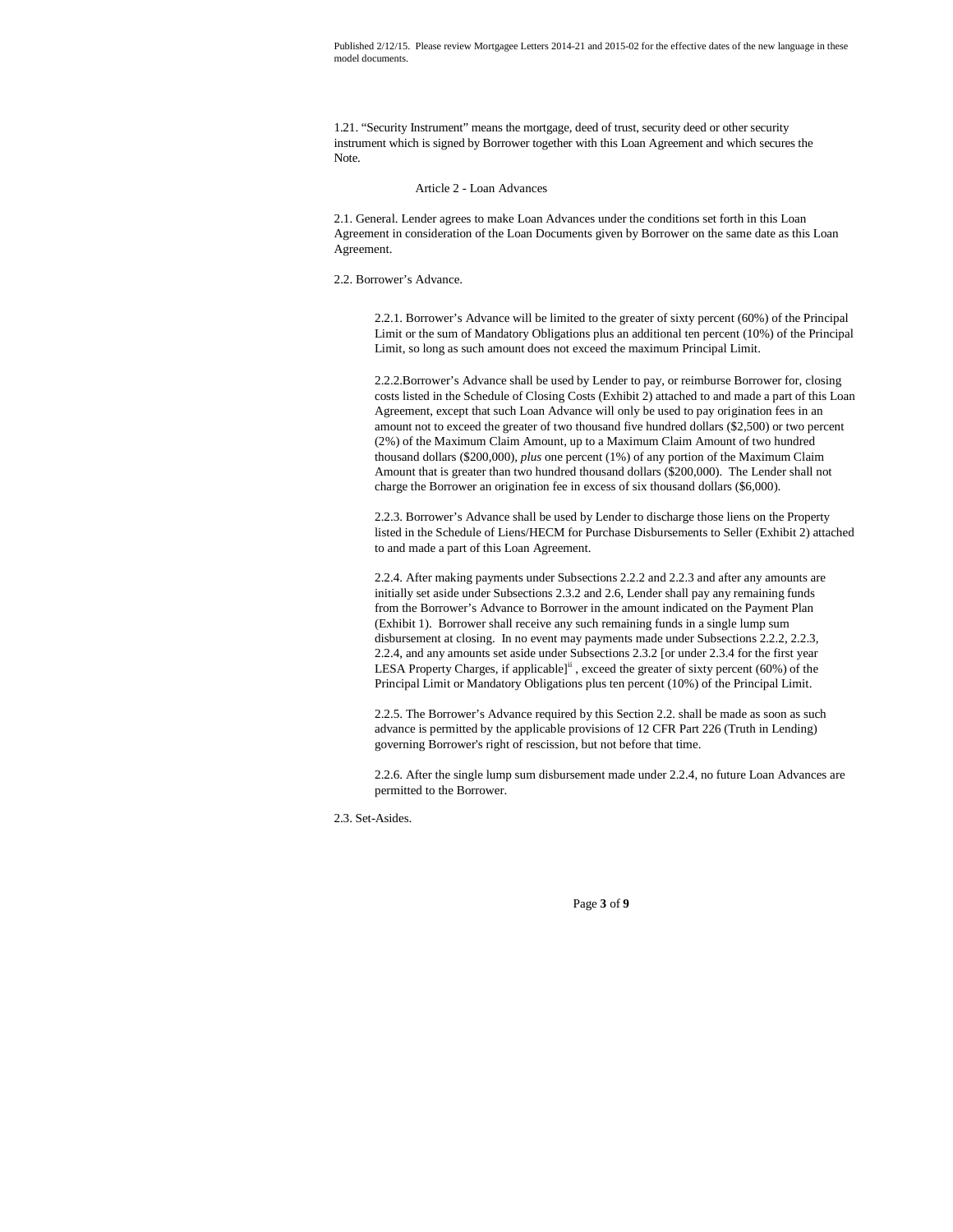2.3.1. Amounts set aside under this Section shall be considered Loan Advances to the extent actually disbursed or earned by Lender.

2.3.2. Lender shall initially set aside from the Borrower's Advance the amount indicated on the Payment Plan for repairs to be made in accordance with a Repair Rider attached to and made a part of this Loan Agreement (Exhibit 3). This set-aside remains available for disbursement during any Deferral Period for the sole purpose of paying the cost of the repairs specifically identified in the Repair Rider. Additionally, such repairs may only be disbursed if the repairs are satisfactorily completed during the time period established in the Repair Rider. The Lender may add such disbursements to the Principal Balance. No unused funds may be disbursed.

2.3.3. Lender shall initially set aside from the Principal Limit the amount indicated on the Payment Plan to be applied to payment due for a fixed monthly charge for servicing activities of Lender or its servicer. Such servicing activities are necessary to protect Lender's interest in the Property. A servicing fee set-aside, if any, is not available to the Borrower for any purpose, except to pay for loan servicing. A servicing fee set-aside under this Section remains available for disbursement during any Deferral Period and the Lender may add such disbursements to the Principal Balance.

2.3.4. Lender shall set aside from the Principal Limit any amounts required by Section 2.6 as indicated on the Payment Plan.

2.4. Charges and Fees. Borrower shall pay to Lender reasonable and customary charges and fees as permitted under 24 CFR 206.207(a). Such amounts shall be considered Loan Advances when actually disbursed by Lender.

2.5. Payments for Initial Repairs. If initial repairs after closing, made in accordance with the Repair Rider, cannot be fully funded from the repair set-aside, the Borrower shall be responsible for the additional funds needed to complete repairs. In event the Borrower fails to timely provide additional funds needed to complete repairs, an unscheduled Loan Advance shall be made in the manner provided under Section 2.12. In no event may any unused funds be disbursed to the Borrower.

2.6. Payment of Property Chargesiii.

*To be used for Fully-Funded Life Expectancy Set-Aside*:

2.6.1. Except as provided herein, Borrower shall pay all Property Charges and shall provide evidence of payment to the Lender when required by Lender.

2.6.2. Borrower [is required/has elected] to have a Fully-Funded Life Expectancy Set-Aside, which the Lender shall use as Loan Advances to pay certain Property Charges consisting of property taxes including special assessments levied by Municipalities or State Law, hazard insurance premiums, and applicable flood insurance premiums (collectively, the "LESA Property Charges"). Borrower shall remain responsible to pay all other Property Charges.

2.6.3. Lender shall set aside from the Principal Limit the amount indicated on the Payment Plan. Lender shall use the amounts set aside to make timely payments of LESA Property Charges listed in Section 2.6.2. The amounts set aside shall not exceed the projected LESA

Page **4** of **9**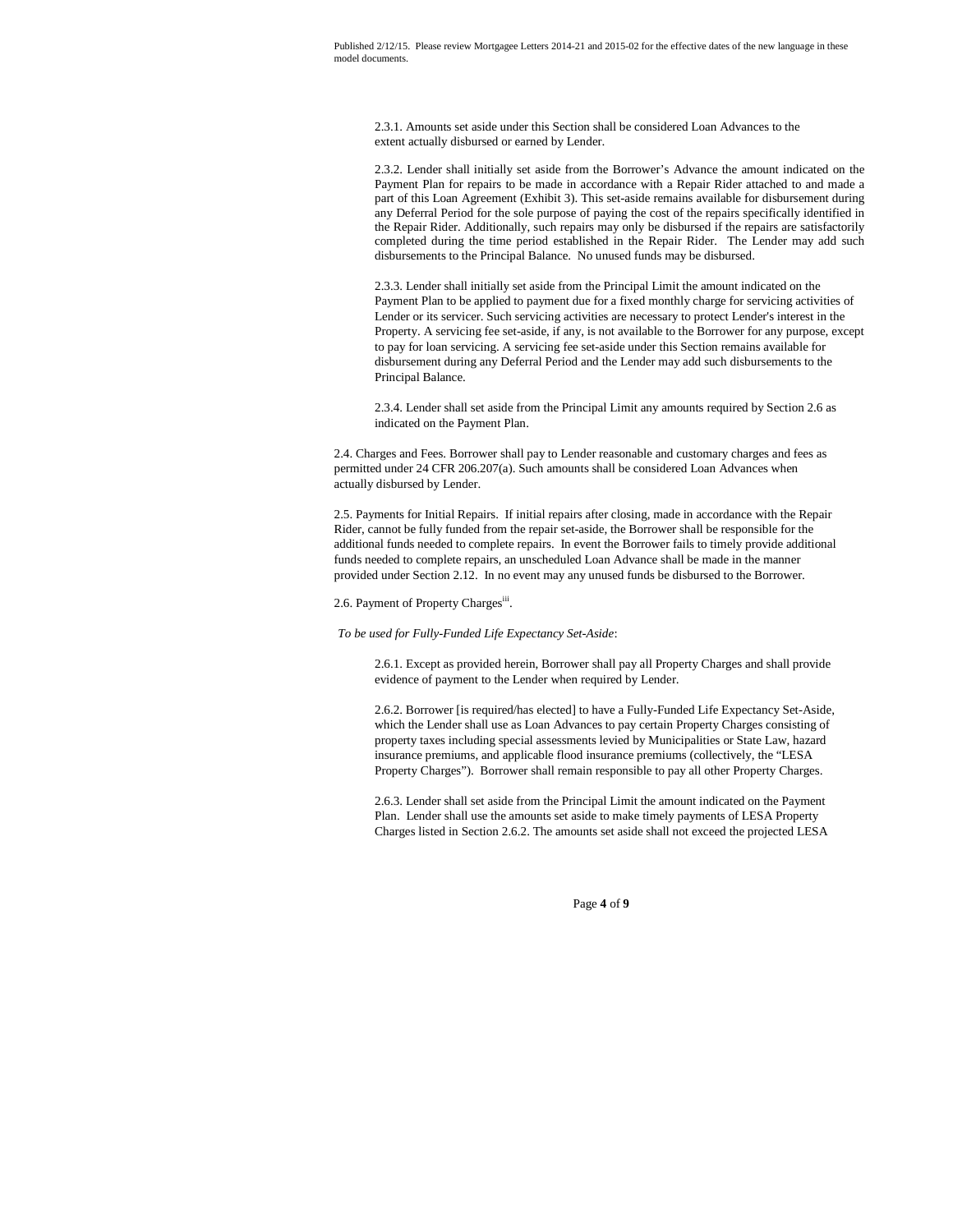Property Charges that will be required over the life expectancy of the youngest Borrower and shall be calculated in accordance with the formula established by the Secretary. Amounts set aside shall not be treated as Loan Advances and shall not bear interest except to the extent actually disbursed by Lender. During a Deferral Period, no amounts from the set-aside will be available for an Eligible Non-Borrowing Spouse.

2.6.4. Lender is required to perform an annual analysis of the Fully-Funded Life Expectancy Set-Aside to determine whether the funds are sufficient to make required distributions for the next year. If at any time the amounts remaining in the set-aside are insufficient to pay the items in 2.6.2 when due or when there are no funds remaining in the set-aside, within 15 calendar days of the analysis, the Lender shall notify Borrower that there are insufficient funds or no funds remaining and that Borrower is responsible for the timely payment of all Property Charges, including the LESA Property Charges, throughout the remaining life of the loan.

2.6.5. If Borrower fails to pay the Property Charges in a timely manner, including any LESA Property Charges in accordance with Section 2.6.4, Lender may pay the Property Charges as a Loan Advance as required under Section 2.12; however, such election shall not preclude the Lender from taking action due to the Borrower's failure to pay Property Charges under this Section.

2.6.6. Borrower may not cancel the Fully-Funded Life Expectancy Set-Aside.

### *To be used for all other Borrowers*:

2.6.1. Borrower shall pay all Property Charges and shall provide evidence of payment to the Lender when required by Lender.

2.6.2. If Borrower fails to pay the Property Charges in a timely manner, Lender may pay the Property Charges as a Loan Advance under Section 2.12; however, such election shall not preclude the Lender from taking action due to the Borrower's failure to pay Property Charges under this Section.

2.7. Insurance and Condemnation Proceeds. If insurance or condemnation proceeds are paid to Lender, the Principal Balance shall be reduced by the amount of the proceeds not applied to restoration or repair of the damaged Property. The Principal Limit also shall be reduced by the amount of the proceeds applied to reduce the Principal Balance.

### 2.8. Interest

2.8.1. Interest shall be calculated as provided in the Loan Documents.

2.8.2. Interest shall accrue daily and be added to the Principal Balance as a Loan Advance at the end of each month.

2.8.3. Interest shall continue to accrue as provided in 2.8.2 during any Deferral Period.

2.9. Mortgage Insurance Premium (MIP); Monthly Charge.

## Page **5** of **9**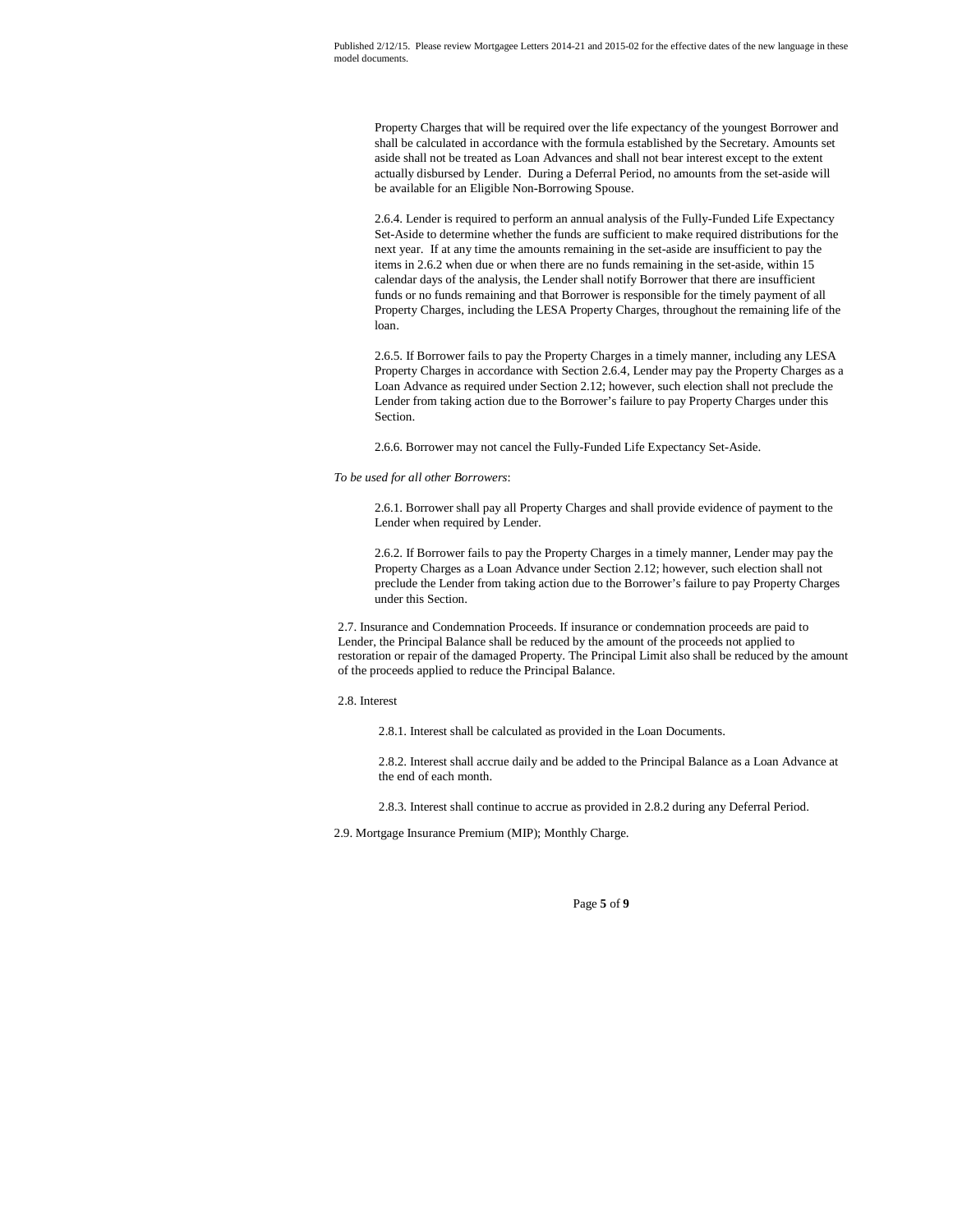2.9.1. Monthly MIP shall be calculated as provided by the Secretary. If this Security Instrument is held by the Secretary a monthly charge shall be due to the Secretary and shall be calculated in the same manner as MIP.

2.9.2. The full amount of monthly MIP or monthly charge, including any portion of the MIP retained by a Lender as provided by the Secretary, shall be considered to be a Loan Advance to Borrower on the later of the first day of the month or the day Lender pays the MIP to the Secretary, if any MIP is due to the Secretary. In the event that the Note becomes due and payable or the Note is prepaid in full after the first day of the month, Lender may add the accrued MIP to the Principal Balance or the Secretary may add the accrued monthly charge to the Principal Balance.

2.9.3 In the event of a Deferral Period, the monthly MIP will continue to accrue and the Lender may add the accrued MIP to the Principal Balance.

2.10. Manner of Payment. Only a Borrower has a right to receive the Borrower's Advance. Borrowers agree that payment from any subsequent Loan Advance should be made directly to the applicable third party for the benefit of the Borrowers.

2.11. Protection of Property.

2.11.1. If Borrower vacates or abandons the Property, or if Borrower is in default under the Security Instrument, then Lender may make reasonable expenditures to protect and preserve the Property and these expenditures will be considered Loan Advances as required under Section 2.12.

2.11.2. If Borrower fails to pay governmental or municipal charges, fines or impositions that are not included in Section 2.6 or if there is a legal proceeding that may significantly affect Lender's rights in the Property (such as a proceeding in bankruptcy, for condemnation or to enforce laws or regulations), then Lender may do and pay whatever is necessary to protect the value of the Property and Lender's rights in the Property. These expenditures will be considered Loan Advances as required under Section 2.12.

2.11.3. During a Deferral Period, if there are governmental or municipal charges, fines or impositions that are not included in Section 2.6 or if there is a legal proceeding that may significantly affect Lender's rights in the Property (such as a proceeding in bankruptcy, for condemnation or to enforce laws or regulations), then Lender may do and pay whatever is necessary to protect the value of the Property and Lender's rights in the Property. These expenditures will be considered Loan Advances as required under Section 2.12. If obligations of the Security Instrument are not satisfied during the Deferral Period, the Deferral Period will immediately cease and the Loan will be immediately due in full.

2.12. Unscheduled Payments. Loan Advances made pursuant to Sections 2.3.3, 2.4, 2.5, 2.6, and 2.11 shall be made to the extent possible.

Article 3 - Termination of Lender's Obligation to Make Loan Advances

Page **6** of **9**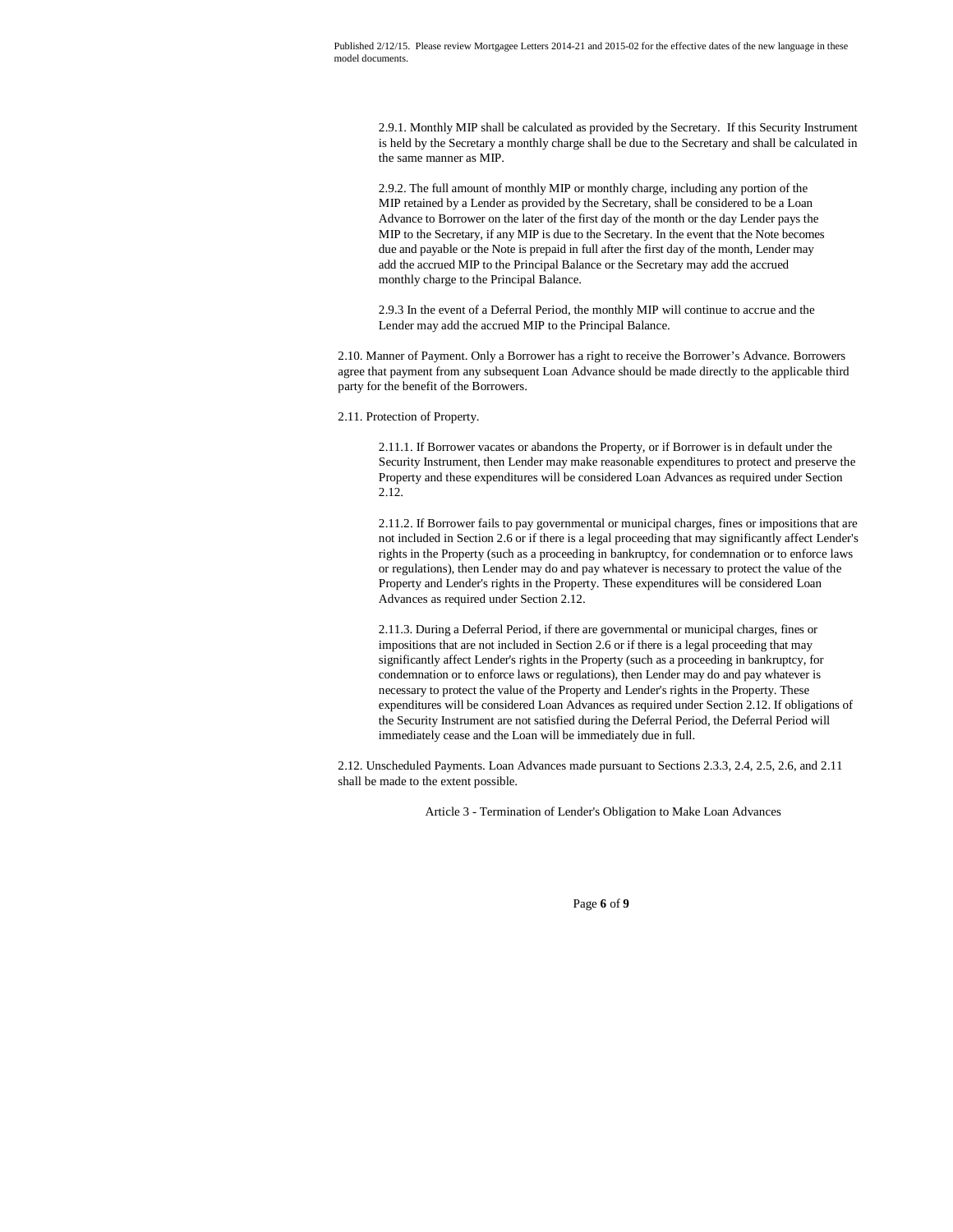3.1. Loan Due and Payable. Lender shall have no obligation to make Loan Advances to Borrower after initial Loan Advance if Lender has notified Borrower that immediate payment in full to Lender is required under one or more of the Loan Documents unless and until the notice is rescinded by Lender.

3.2. Deferral Period of Loan Due and Payable Status. Only a Due and Payable status as a result of the death of the last surviving Borrower is eligible for a Deferral Period and only where the last surviving Borrower dies and an Eligible Non-Borrowing Spouse met and continues to meet all requirements established by the Secretary. The Due and Payable status will be deferred until the Property is no longer the Principal Residence of an Eligible Non-Borrowing Spouse, an Eligible Non-Borrowing Spouse fails to ensure all other requirements established by the Secretary are met, or an Eligible Non-Borrowing Spouse dies, whichever occurs first. During the Deferral Period, the Lender shall have no obligation to make Loan Advances but the Lender may not require immediate payment in full until the end of the Deferral Period. The Lender may continue to add to the outstanding Principal Balance the amounts that accrue in accordance with Subsections 2.3.2, 2.3.3, 2.8.3, and 2.9.3. The Lender shall notify an Eligible Non-Borrowing Spouse that the Due and Payable status of the Loan is in a Deferral Period only for the amount of time that an Eligible Non-Borrowing Spouse continues to meet all requirements established by the Secretary and the Property continues to be the Principal Residence of such Eligible Non-Borrowing Spouse. Once the Deferral Period ends, the Loan is immediately due and payable. The Deferral Period is not available to any Ineligible Non-Borrowing Spouse. The Deferral Period will terminate or become unavailable to an Eligible Non-Borrowing Spouse at the time he or she becomes ineligible.

3.3. Loan Advances by Secretary. If the Security Instrument has been assigned to the Secretary, Lender shall have no further obligation to make Loan Advances under this Loan Agreement, unless the Secretary accepts later reimbursement by the Lender for all Loan Advances made, earned or disbursed by the Secretary.

3.4. Lien Status Jeopardized. Lender shall have no obligation to make further Loan Advances if the Lender or the Secretary determines that the lien status of the Security Instrument is jeopardized under State laws as described in Paragraph 14(A) of the Security Instrument and the lien status is not extended in accordance with Paragraph 14(A).

3.5. Bankruptcy. Lender shall have no obligation to make further Loan Advances on or following the date that a petition for bankruptcy of Borrower is filed.

3.6. Mandatory Loan Advances. Notwithstanding anything in Sections 3.1. through 3.4., all Loan Advances under Sections 2.3.3 (servicing fee), 2.8 (interest), 2.9 (MIP, monthly charge or annual MIP adjustment), or 2.6 (Property Charges) and 2.11 (protection of Property) if elected to be paid under 2.6 and 2.11 by the Lender shall be considered mandatory Loan Advances by Lender.

3.7. Prepayment in Full. Lender shall not make Loan Advances if Borrower has paid the Note in full.

Article 4 - HUD Obligation

The Secretary has no obligations under this Loan Agreement unless and until a certificate of insurance is issued by the Secretary. Where a certificate of insurance has been issued, if the Lender has no further obligation to make payments to Borrower because of Section 3.3, the Secretary

Page **7** of **9**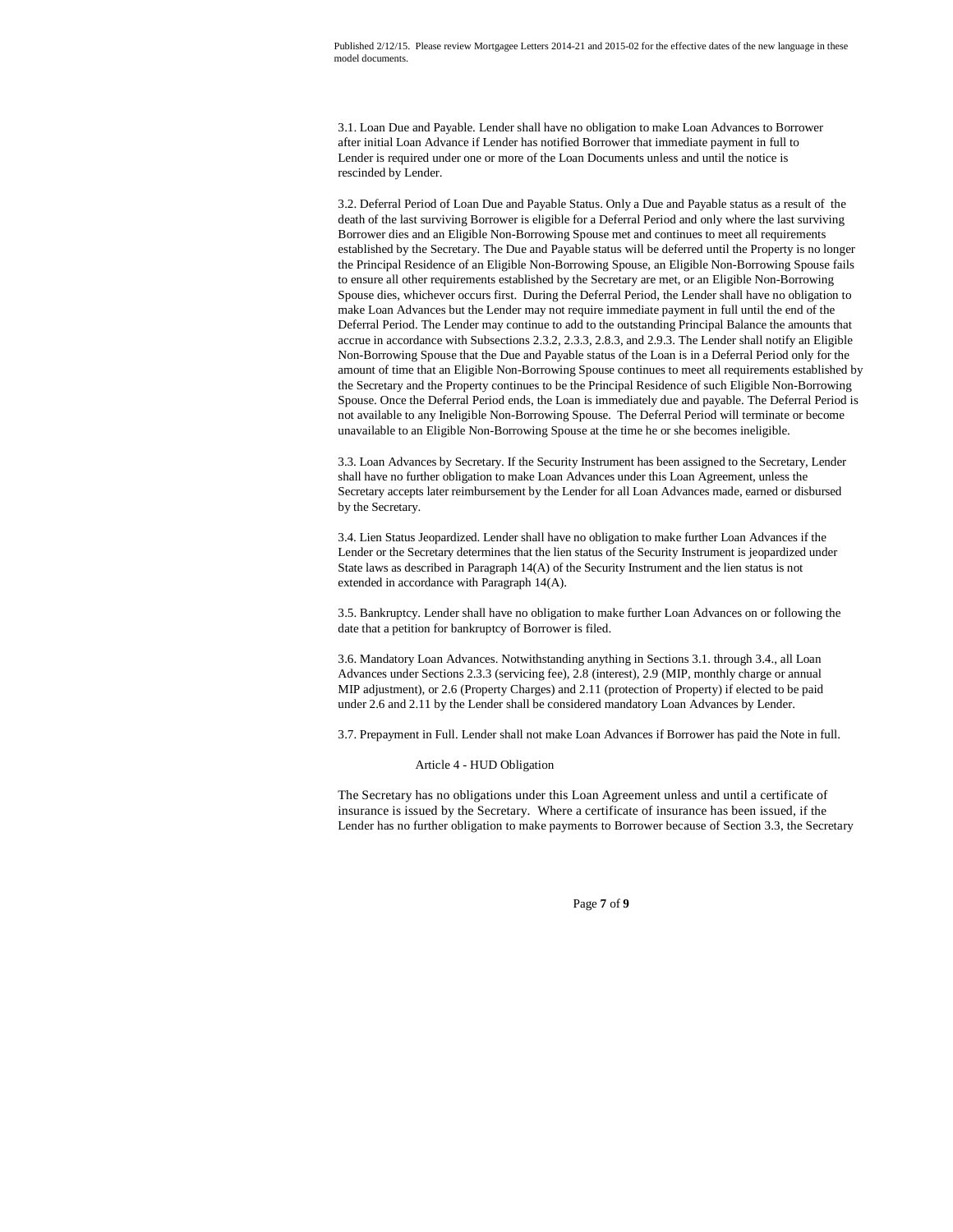shall assume the rights and obligations of Lender under this Loan Agreement, except the Secretary shall not assume any obligation of paying flood, fire and other hazard insurance from Loan Advances.

#### Article 5 - Miscellaneous

5.1. Forbearance Not a Waiver. Any forbearance by Lender in exercising any right or remedy shall not be a waiver of or preclude the exercise of any right or remedy.

5.2. Successors and Assigns Bounds; Joint and Several Liability; Co-Signers. The covenants and agreements of this Loan Agreement shall bind and benefit the successors and assigns of Lender. An assignment made in accordance with the regulations of the Secretary shall fully relieve the Lender of its obligations under this Loan Agreement. Borrower may not assign any rights or obligations under this Loan Agreement. Borrower's covenants and agreements shall be joint and several.

Notwithstanding anything to the contrary herein, upon the death of the last surviving Borrower, the Borrower's successors and assigns will be bound to perform Borrower's obligations under this Loan Agreement, and Lender shall be entitled to add to the outstanding Principal Balance the amounts that accrue in accordance with Subsections 2.3.2, 2.3.3, 2.8.3, and 2.9.3.

5.3. Borrower Certifications. Borrower shall complete and provide to the Lender on an annual basis a certification, in a form prescribed by the Lender, stating whether the Property remains the Borrower's Principal Residence and, if applicable, the Principal Residence of his or her Eligible Non-Borrowing Spouse. Where a Borrower has identified an Eligible Non-Borrowing Spouse, the Borrower shall also complete and provide to the Lender on an annual basis an Eligible Non-Borrowing Spouse certification, in a form prescribed by the Lender, certifying that all requirements for the application of a Deferral Period continue to apply and continue to be met. During a Deferral Period, the Borrower's Principal Residency annual certifications, required by this Section, must continue to be completed and provided to the Lender by the Eligible Non-Borrowing Spouse.

5.4. Notices. Any notice to Borrower provided for in this Loan Agreement shall be given by delivering it or by mailing it by first class mail unless applicable law requires use of another method. The notice shall be directed to the property address shown in the Security Instrument or any other address all Borrowers jointly designate. Any notice to an Eligible Non-Borrowing Spouse shall be given by delivering it or by mailing it by first class mail unless applicable law requires use of another method. The notice shall be directed to the property address shown in the Security Instrument or any other address all Borrowers and Eligible Non-Borrowing Spouse, if applicable, jointly designate. Any notice to Lender shall be given by first class mail to Lender's address stated herein or any address Lender designates by notice to Borrower. Any notice provided for in this Loan Agreement shall be deemed to have been given to Borrower or Lender as provided in this Section.

5.5. Governing Law; Severability. This Loan Agreement shall be governed by Federal law and the law of the jurisdiction in which the Property is located. The Lender in this Loan Agreement must comply with the Fair Housing Act, 42 U.S.C. §§3601 – 3619, which prohibits discrimination on the basis of race, color, religion, sex, handicap familial status, or national origin. In the event that any provision or clause of this Loan Agreement conflicts with applicable law, such conflict shall not affect other provisions of this Loan Agreement which can be given effect without the conflicting provision. To this end the provisions of this Loan Agreement are declared to be severable.

Page **8** of **9**